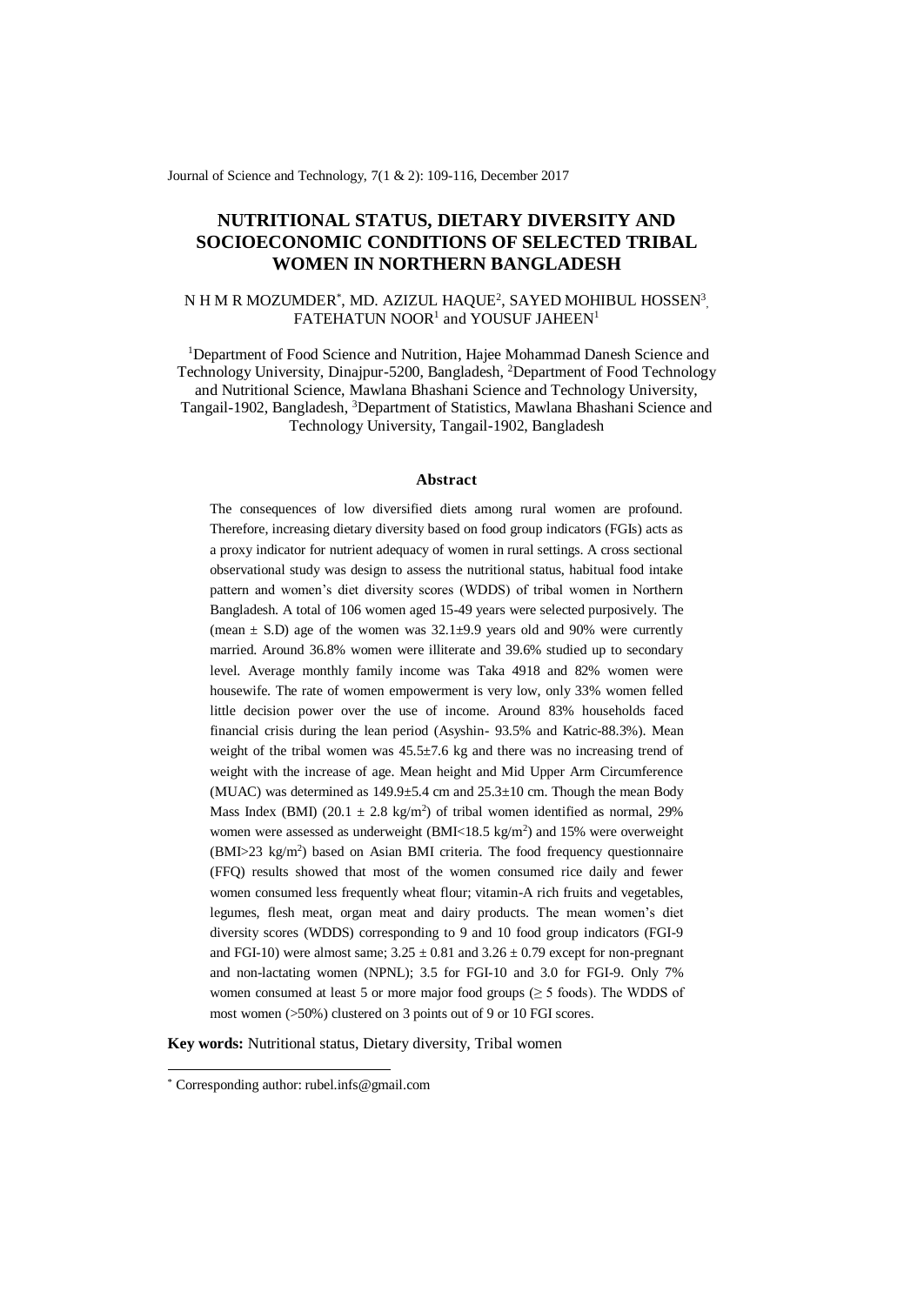### **Introduction**

The Oxford Poverty and Human Development Initiative in 'Bangladesh Country Briefing-2015' reported that Bangladesh is a land of 162.42 million people in which more than 77.4 million people are living in multidimensional poverty, representing 49.5% of the national population. A striking feature of this multidimensional poverty is the strong contribution of malnutrition to poverty vicious cycle. In Bangladesh, malnutrition is the single largest contributor to the Multidimensional Poverty Index (MPI) representing 0.253 of the overall MPI; and 37.3% of poor people with severe poverty 13.2%. Other nutrition related components of the MPI include nutrition (12%), child mortality (13%) and sanitation (9%) and years of schooling (14%). MPI in rural area is 0.195 whereas in Rangpur district, (Northern part), it is 0.217 and in Rajshahi (North-West part); MPI is 0.108. A still high level 47.3% of Rangpur citizens live in multidimensional poverty and among them 14.1% are suffering from extreme poverty. The corresponding figures for Rajshahi district are 25.5% and 6.9 % respectively (OPHI, 2015).

There are 2 million of tribal people living in different parts of Bangladesh. The North-West parts are also home to many indigenous communities representing mainly plain tribal (PT) where the Santal people with various ethnicity represent one of the largest tribal groupings and traditionally live on land currently located at Rangpur and Rajshahi division. These people practice own social organization, marital customs, food beliefs, and other social tradition (Mullah *et al*., 2007). The objectives of the study as follows: i) to know the socioeconomic condition of tribal women of the north part, ii) tO identify the food security status of studied tribal women, iii) to study the anthropometric measurements such as weight, height, mid upper arm circumference (MUAC) and body mass indexes (BMI) of the studied women, and iv) to investigate the women dietary diversity scores (WDDS) for various food group indicators (FGIs).

#### **Materials and Methods**

This observational and cross-sectional study was conducted at Betdhigi, Aladipur (from Fhulbari sub-district) and Khanpur (from Birampur sub-district) in the Dinajpur district and Bhadsa and Mohammadabad in the Joypurhat district. The study population comprised of 106 women aged 15-49 years were selected purposively. The parameters taken to assess the dietary diversity and nutritional status of the tribal women of reproductive age were demographic, socioeconomic, anthropometric, food security and dietary information.

The questionnaire was used, which is an instrument specially designed for 15-49 aged women. It comprised 7 sections, which are based on the following componentsdemographic information, anthropometry, socio-economic, agricultural, household food security and coping strategies, dietary information (diet diversity scores, food frequency questionnaire) and women empowerment. All questions were designed, pre-tested, modified and resettled to obtain and record information easily. Any modification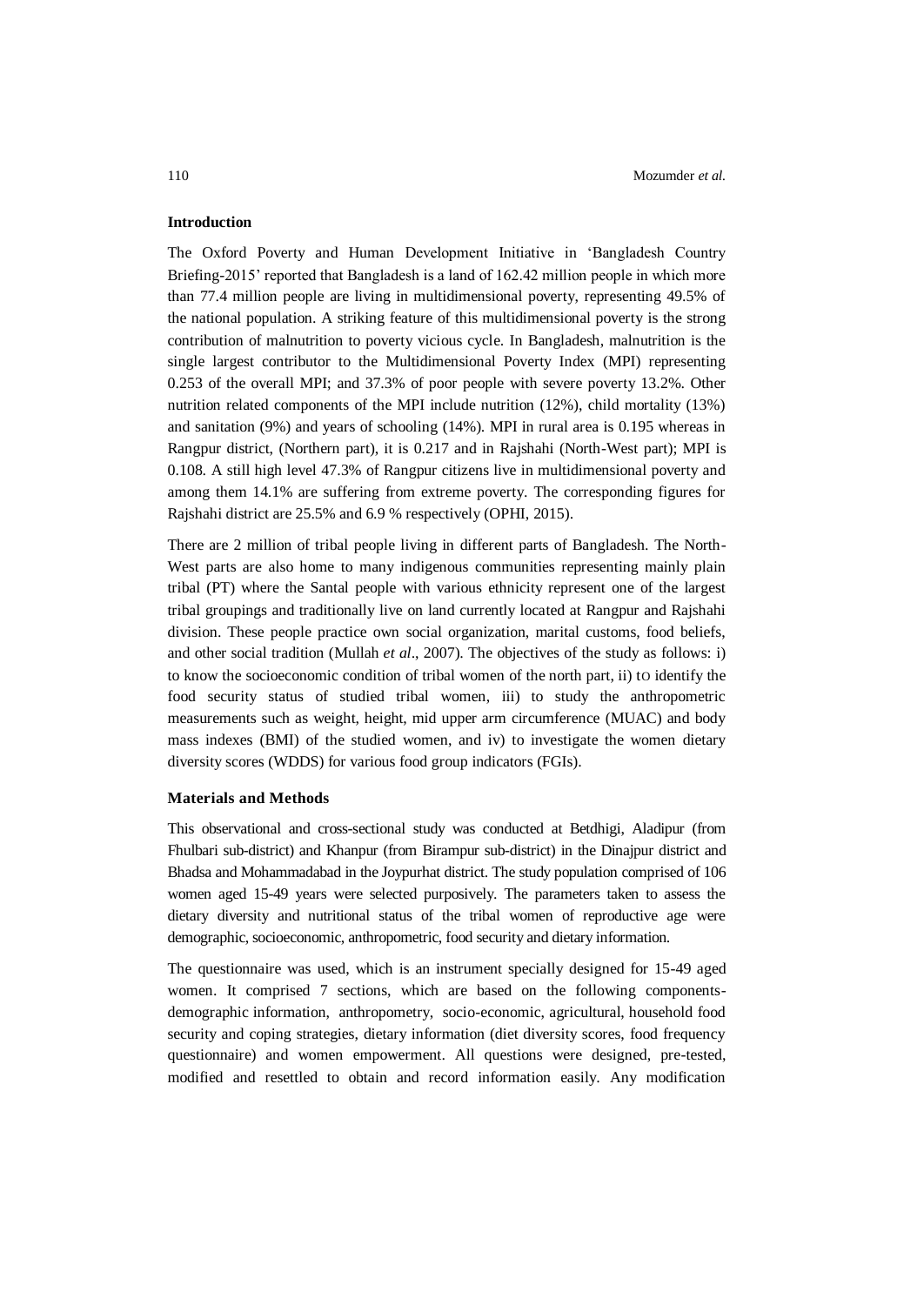necessary were then made and a final pre-coded, pre-tested questionnaire was drawn up. The determination of sample size was based on the WDDP-I & II project carried out by Food and Nutrition Technical Assistant-II (FANTA-2) in Bangladesh during the period of 2005-06 (Arimond *et al*., 2009).

# **Results and Discussion**

#### *Socioeconomic Information*

Socioeconomic and Demographic characteristics of the studied women are presented in Table 1. The Table 1 shows that around 46.2% of women (n= 49) were sampled from Dinajpur district (Rangpur division) and 53.8% (n=57) from Joypurhat district (Rajshahi division). Approximately one third of women (27.4%) were in between the age of 20-24 years followed by 14% of women whose age between 25-29 years and minimum numbers of respondents' (4.7%) age were between 15-19 years. Almost all of the women (89.6%) were currently married, followed by never married (7.5%) and widowed (2.8%). In case of women by physiological status, two-thirds of the women were mother/caregiver who had the children above two years, 22.6% women were non-pregnant and non-lactating women (NPNLW), 13.2% were lactating mother, and only 1.9% was pregnant.

**Table 1. Frequency distribution of the Characteristics of studied tribal women**

| N <sub>0</sub> | <b>Characteristics</b>                | Value <sup>1</sup> |  |
|----------------|---------------------------------------|--------------------|--|
| $\mathbf{1}$   | <b>Total number of Women</b>          | 106                |  |
|                | Dinajpur                              | 49 (46.2)          |  |
|                | Joypurhat                             | 57 (53.8)          |  |
| $\overline{2}$ | Age                                   |                    |  |
|                | $15-19$ yrs                           | 5(4.               |  |
|                | $20-24$ yrs                           | 29 (27.4)          |  |
|                | 25-29 yrs                             | 15(14.2)           |  |
|                | 30-34 yrs                             | 13(12.3)           |  |
|                | 35-39 yrs                             | 8(7.5)             |  |
|                | $40-44$ yrs                           | 17(16)             |  |
|                | 45-49 yrs                             | 19 (17.9)          |  |
| 3              | <b>Marital status</b>                 |                    |  |
|                | Currently married                     | 95 (89.6)          |  |
|                | Never married                         | 8(7.5)             |  |
|                | Widowed                               | 3(2.8)             |  |
| $\overline{4}$ | Number of children in each households |                    |  |
|                | 0 children                            | 11(11.1)           |  |
|                | 1 children                            | 22(20.2)           |  |
|                | 2children                             | 39 (39.4)          |  |
|                | 3children                             | 20(20.2)           |  |
|                | 4children                             |                    |  |
|                | 5children                             | 6(6.1)             |  |
|                |                                       | 1(1)               |  |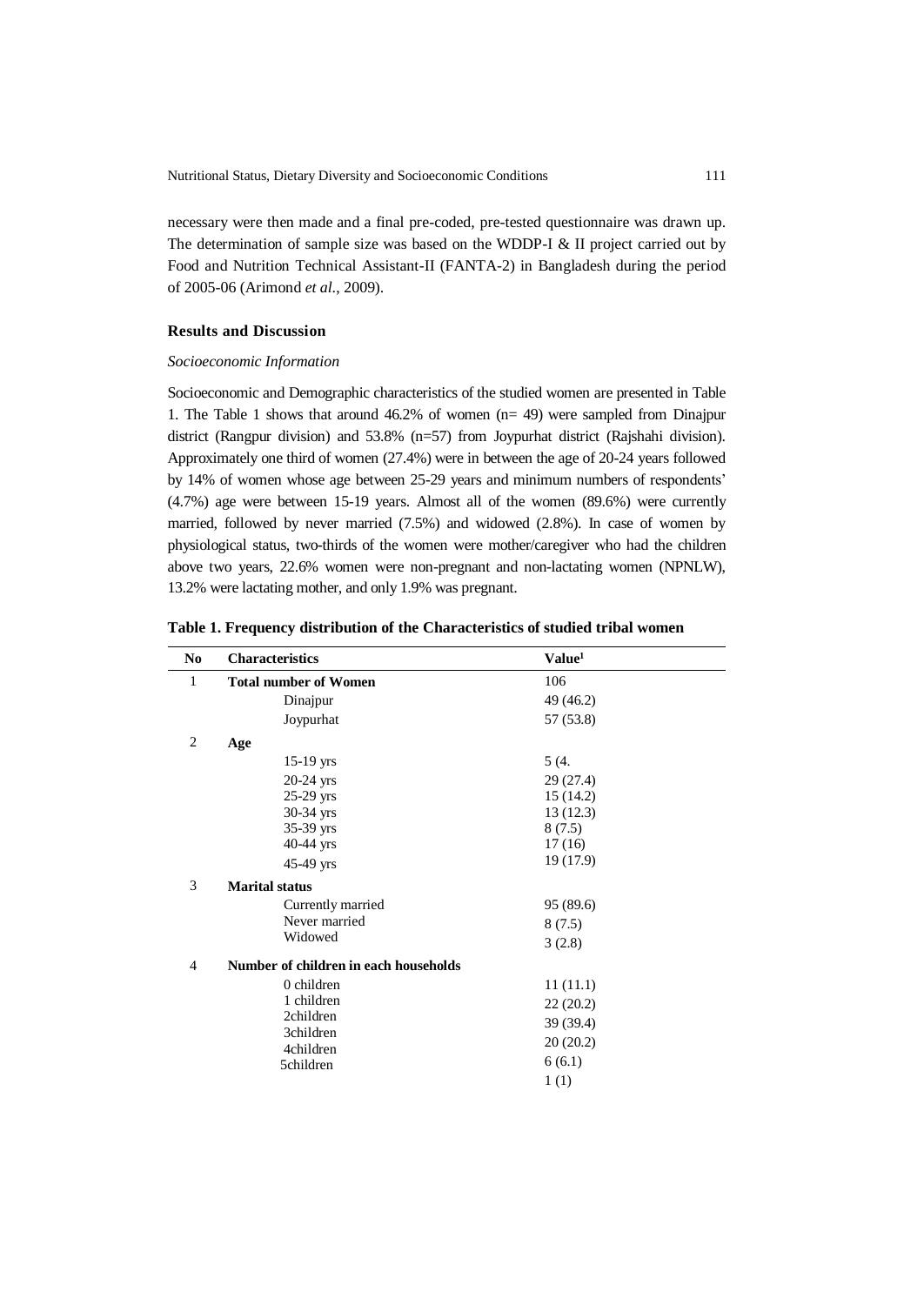| 5  | Physiological status of the female           |                         |
|----|----------------------------------------------|-------------------------|
|    | Non-pregnant non-lactating women             | 24(22.6)                |
|    | Lactating mothers                            | 14(13.2)                |
|    | Pregnant mother                              | 2(1.9)                  |
|    | Mother/care giver of children $\geq 2$ years | 66(62.3)                |
|    | <b>Pregnancy status</b>                      |                         |
|    | Yes                                          | 2(2%)                   |
|    | N <sub>o</sub>                               | 97 (98%)                |
| 7  | <b>Religion</b>                              |                         |
|    | Hinduism                                     | 60(56.6)                |
|    | Christianity                                 | 46 (43.4)               |
| 8  | <b>Educational qualification</b>             |                         |
|    | Illiterate                                   | 39(36.8)                |
|    | Primary                                      | 17(16.0)                |
|    | Secondary                                    | 42(39.6)                |
|    | <b>Higher Secondary</b>                      | 3(2.8)                  |
|    | Graduate                                     | 5(4.7)                  |
| 9  | Occupation                                   |                         |
|    | Housewife                                    | 87(82.1)                |
|    | Farming own land                             | 1(0.9)                  |
|    | Day labor(farming, fishing)                  | 11(10.4)                |
|    | Nonfarm worker                               | 7(7)                    |
| 10 | Family Income & expenditures (Tk)            |                         |
|    | Average monthly income                       | $4918.10 \pm 4532.96$   |
|    | Average monthly expenditures                 | $4161.04 \pm 2549.14$   |
|    | Average monthly food expenditures            | $1592.90 \pm 1010.433$  |
| 11 | <b>Average land assets (Decimal)</b>         | $(\text{mean} \pm S.D)$ |
|    | Homestead                                    | $7.13 \pm 7.01$         |
|    | Cultivable land                              | $34.03 \pm 66.33$       |
|    | Land share                                   | $22.89 \pm 30.75$       |
|    | Pond                                         | $1.71 \pm 9.84$         |
|    | Kashland                                     | $0.64 \pm 3.49$         |
|    | Total land under cultivation                 | $49.19 \pm 61.69$       |
| 12 | Income apart from household's work           |                         |
|    | Yes                                          | 63 (59.4)               |
|    | N <sub>0</sub>                               | 43 (40.6)               |

*<sup>1</sup>Figure in parenthesis indicates percentage.*

From the Table 1. it is also shown that, the literacy rate among tribal women were as follows, 36.8% were illiterate, 16.0% of women had completed primary level, 39.6% women up to secondary level, 2.8% higher secondary level and 4.7% up to graduate level. Regarding to the occupation status among the tribal women, eight out of ten (82%) women were housewife, 10.4% women were day laborer, 7% women were non-farm worker and very negligible (0.9%) used to work their own land. Approximately twothirds (59.4%) of studied women earned money apart from household tasks (Table 1).

The mean monthly family income was Tk. 4918.10± 4532.96 which was lower than the average monthly income reported by the Households Income and Expenditure Survey (HIES, 2010), estimated at national level (Tk.11479) and rural level (Tk.9648). The reason for low income is that this tribal community mainly depends on agriculture.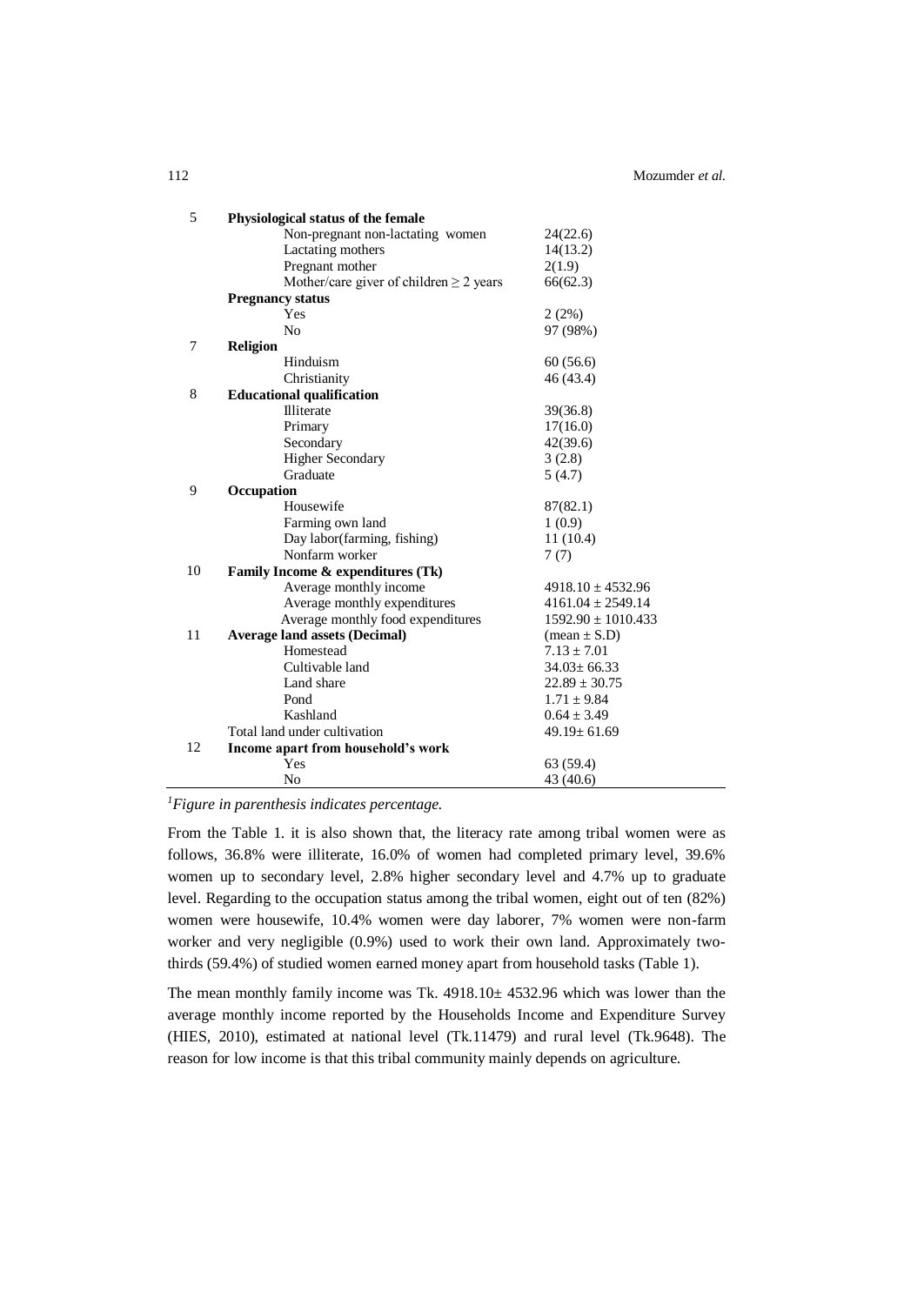#### *Food Security Status*

The Food security status of studied tribal women is shown in Table 2. Most of the households (89.5%) faced crisis last year, among them 83% households faced financial crisis. 88.7% households believed that they had capacity to cope crisis. Regarding to coping with stress, 48.9% households compromised their livelihoods by taking loan, others (21.3%) eat 2 meals a day, and remaining (8.5%) eat 1 meal a day to cope crisis. One of the reasons of their households' food insecurity was that, during lean period most of them became unemployed and due to severe economic hardship many of them had to consume less meals.

| <b>Characteristics</b>                | Value <sup>1</sup> |  |
|---------------------------------------|--------------------|--|
| Crisis faced last year                |                    |  |
| Yes                                   | 94 (89.5)          |  |
| N <sub>0</sub>                        | 11(10.5)           |  |
| Type of crisis faced                  |                    |  |
| Natural disaster                      | 7(7.4)             |  |
| Financial crisis                      | 78 (83)            |  |
| Catastrophic healthcare payment       | 9(9.6)             |  |
| Capacity to cope crisis               |                    |  |
| Yes                                   | 94 (88.7)          |  |
| No                                    | 12(11.3)           |  |
| Mechanism adopted to cope crisis      |                    |  |
| Take loan                             | 46 (48.9)          |  |
| Eat 2 meals a day                     | 20(21.3)           |  |
| Eat 1 meal a day                      | 8(8.5)             |  |
| Credit from shop to purchase foods    | 14 (14.9)          |  |
| Others                                | 5(5.3)             |  |
| Households feel food unsecured        |                    |  |
| Yes                                   | 77 (73)            |  |
| No                                    | 29 (27)            |  |
| Most vulnerable months in year        |                    |  |
| Baishak (April-May)                   | 29 (17.2)          |  |
| Asyshin (Sep-Oct)                     | 72 (42.6)          |  |
| Katric (Oct-Nov)                      | 68 (40.2)          |  |
| Crisis faced for total months in year | 2(1.9)             |  |
| $<1$ month                            | 36 (33.96)         |  |
| $1 - 2$ months                        | 12(11.32)          |  |
| $2 - 3$ months                        | 25 (23.58)         |  |
| 3-4 months                            | 2(1.9)             |  |
| $\geq$ 5 months                       | 29 (27.36)         |  |
| No problem                            |                    |  |

*<sup>1</sup>Figure in parenthesis indicates percentage*

In relation to food security status of tribal population, (Samad, 2006) that the most of the people do not have alternative skill or scope for employment, sometimes they are compelled to sell their labor at a low rate.

The percentage of households who felt food unsecure were 73%. Most vulnerable months faced by households were Asyshin (93.5% households faced crisis) and katric (88.3%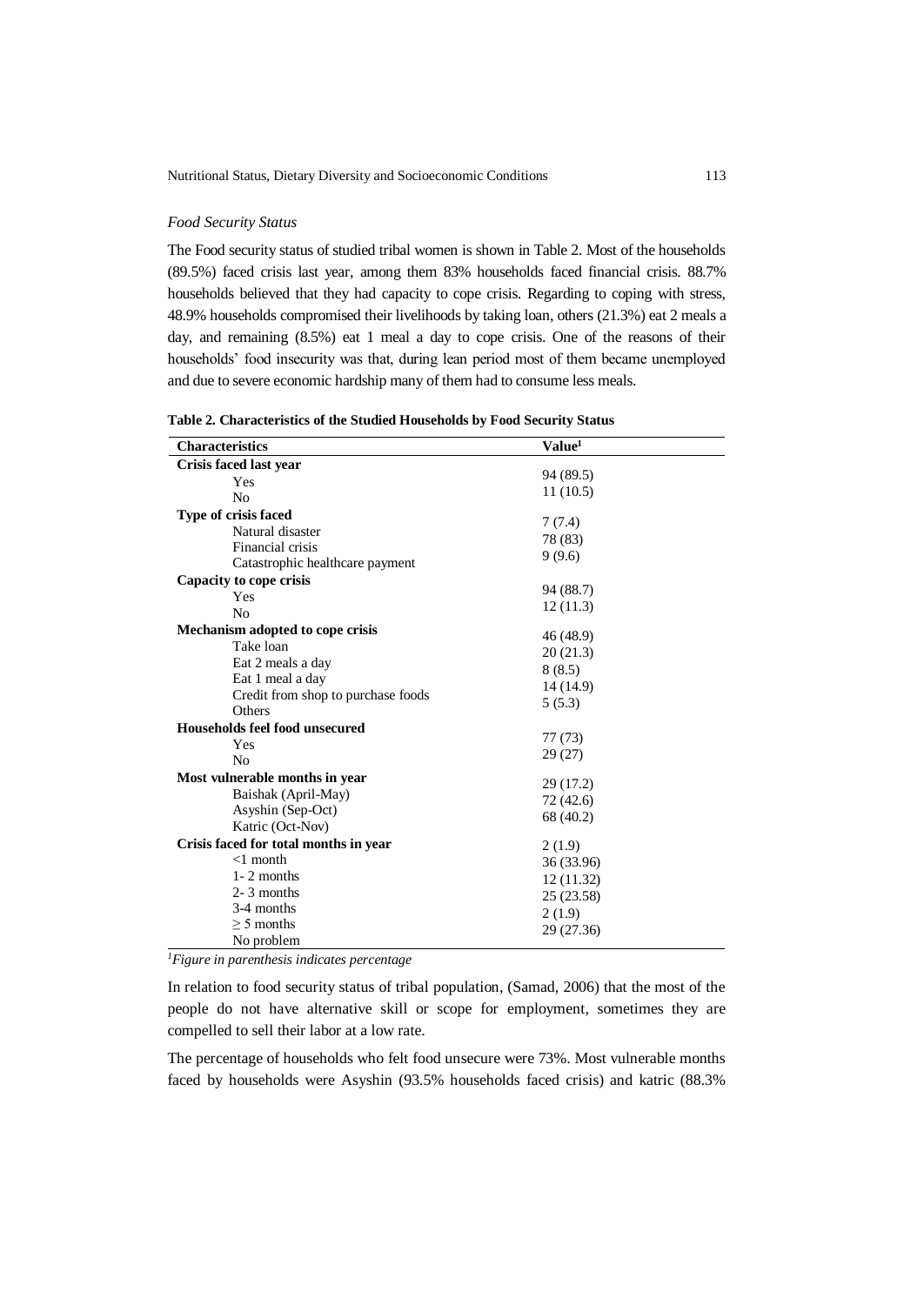households faced crisis). In rural areas of Bangladesh, Asyshine and kartic are usually known as pre-harvesting period (Monga) and households are facing the problem of short term food security. There would be shortage of food supply and availability of firming work to earn money to buy foods. From the Table 2, around 2.6% of households faced crisis for 1 month followed by 46.8% households who faced crisis more than 2 months, and 2.6% households faced crisis 5 months or above. The most common types of crisis were natural disasters (7.4%), financial crisis (83%) and health care payment (9.6%) as already mentioned.

#### *Anthropometry*

Mean anthropometric measurements such as weight, height, mid upper arm circumference (MUAC) and body mass indexes (BMI) of the studied women (n=106) are shown in Table 3 according to age, physiological status and division. The mean weight of the tribal women was  $45.5\pm7.6$  kg and there was no increasing trend of weight with the increase of age. The mean height of women was 149.9±5.4 cm-lower than the values reported by, (Subramanian, S. V.; Özaltin, Emre; Finlay, Jocelyn E. (2011) where the mean height for Bangladeshi women is 150.6 cm.

**Table 3. Distribution of anthropometric data of studied women (n=106) by age, sex and division**

| <b>Measurement</b>                     | Weight (kg)                   | Height (cm)                   | BMI (kg/m <sup>2</sup> )      | MUAC (cm)                     |
|----------------------------------------|-------------------------------|-------------------------------|-------------------------------|-------------------------------|
|                                        |                               |                               |                               |                               |
|                                        | $(\text{mean} \pm \text{sd})$ | $(\text{mean} \pm \text{sd})$ | $(\text{mean} \pm \text{sd})$ | $(\text{mean} \pm \text{sd})$ |
| Age                                    |                               |                               |                               |                               |
| $15-19$ (n=5)                          | $49.52 \pm 5.34$              | $154.08 \pm 3.04$             | $20.81 \pm 1.52$              | $24.68 \pm 1.61$              |
| $20-24$ (n=29)                         | $45.67 \pm 7.49$              | $150.13\pm4.14$               | $20.20 \pm 2.73$              | $24.49 \pm 2.39$              |
| $25-29$ (n=15)                         | $45.87 \pm 10.3$              | $150.61 \pm 4.54$             | $20.08 \pm 3.63$              | $24.21 \pm 3.64$              |
| $30-34$ (n=13)                         | $45.33 \pm 9.38$              | $147.48 + 5.87$               | $20.70 + 3.06$                | $32.24 + 27.82$               |
| $35-39$ (n=8)                          | $43.65 \pm 6.71$              | $147.92 \pm 7.33$             | $20.00 \pm 3.23$              | $24.34 \pm 3.39$              |
| 40-44 $(n=17)$                         | $44.52 \pm 5.90$              | $149.99 + 6.14$               | $19.79 + 2.36$                | $24.19 \pm 2.37$              |
| $45-49$ (n=19)                         | $45.67 + 6.82$                | $150.34 + 6.10$               | $20.18 + 2.75$                | $24.35 \pm 1.89$              |
| Type of Women                          | $40.71 \pm 8.85$              | $151.43 \pm 6.38$             | $20.27 \pm 2.96$              | $24.38 \pm 2.57$              |
| $NPNLW$ (n=24)                         | $46.06 \pm 8.65$              | $151.27 + 3.60$               | $20.06 + 3.31$                | $24.12 + 2.77$                |
| Lactating $(n=14)$<br>Pregnant $(n=2)$ | $45.0 \pm 2.83$               | $159.25 \pm 2.89$             | $20.19 \pm 0.48$              | $23.42 \pm 0.11$              |
| Mother $(n=66)$                        | $44.96 \pm 7.06$              | $149.09 \pm 5.32$             | $20.18 + 2.62$                | $25.98 \pm 12.56$             |
| <b>Division</b>                        |                               |                               |                               |                               |
| Rangpur $(n=49)$                       | $45.58 \pm 8.99$              | $149.58 \pm 5.45$             | $20.24 \pm 2.99$              | $24.53 \pm 2.84$              |
| Rajshahi (n=57)                        | $45.44 \pm 6.27$              | $150.19 \pm 5.42$             | $20.13 \pm 2.54$              | $26.00 \pm 13.46$             |
| Total $(n=106)$                        | $45.5 \pm 7.6$                | $149.9 \pm 5.4$               | $20.1 \pm 2.8$                | $25.3 \pm 10$                 |

Mean MUAC of the women was  $25.3\pm10$  cm which is in the normal range according to WHO/WFP cut-off for adult women. The MUAC is increasingly being used to assess nutritional status and determine eligibility for nutrition support among adolescents and adults in low-resource settings, especially among pregnant women and people living with HIV (PLHIV) who are eligible for antiretroviral therapy (ART) (Bahwere, P. 2011; Tumilowicz, 2010; Ververs 2013). As with children, the use of MUAC among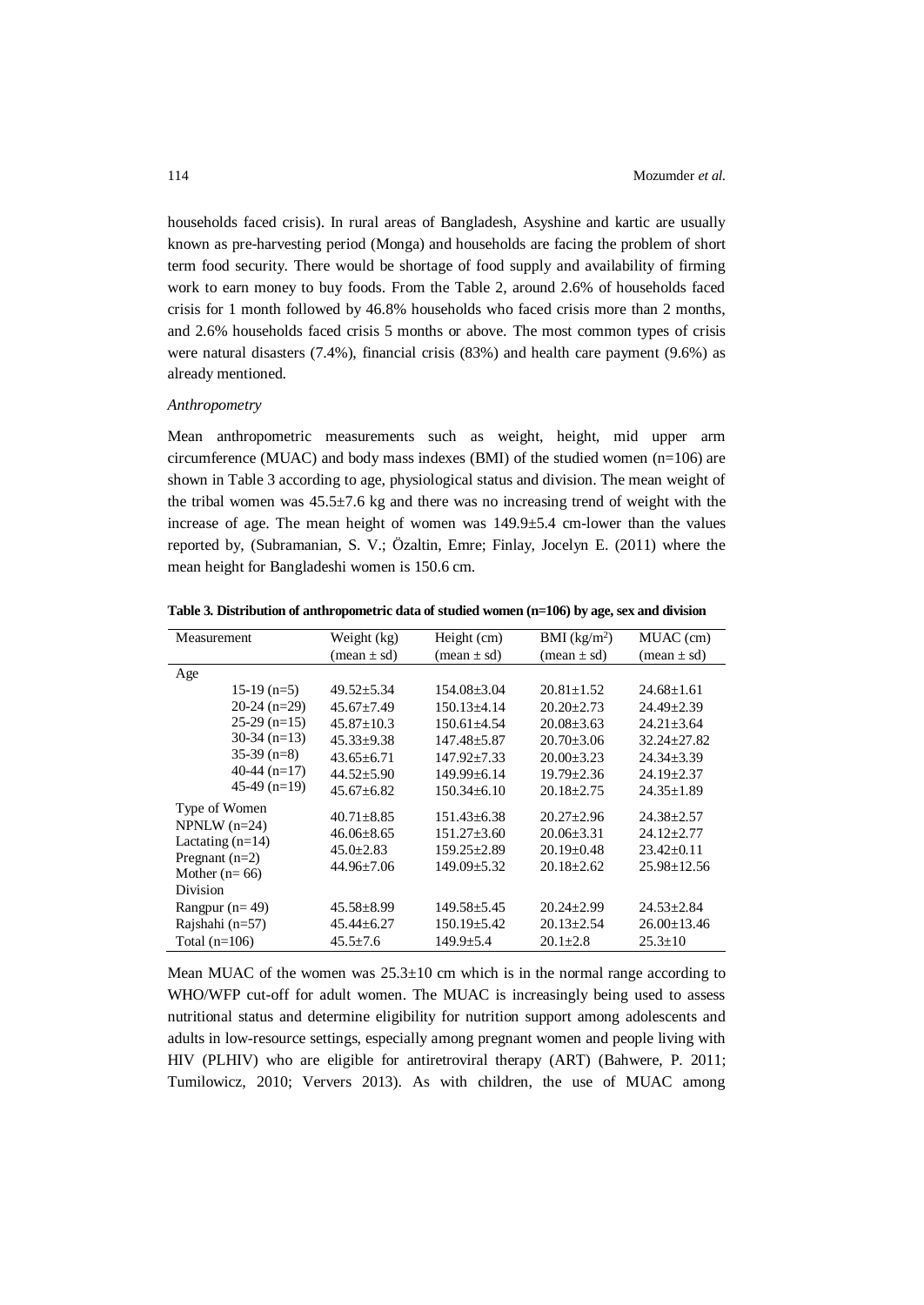adolescents and adults offers the advantages of being a simple and relatively inexpensive measure that can be carried out at both community and facility based settings.

#### *Dietary Analysis*

For each woman, information was gathered on all meals eaten in or away from home in the previous 24 hours using a single day 24 hours dietary recall method. The results of dietary analysis in this section are organized as follows:

- Construction of food group diversity indicators (FGIs)
- Food group diversity scores especially women dietary diversity scores (WDDS)
- Food frequency questionnaire (FFQ)

**Table 4. Distribution of Mean women dietary diversity scores (WDDS) for various food group indicators (FGIs), all women (n=106)**

| Indicators    | Number of food groups and level | Mean $\pm$ SD   | Median                      | Range   |
|---------------|---------------------------------|-----------------|-----------------------------|---------|
| $FGI-4$       | 4 major food groups             | $2.01 + 0.64$   | $\mathcal{D}_{\mathcal{L}}$ | $1 - 4$ |
| FGI-6         | 6 major food groups             | $2.94 + 0.72$   | 3                           | $1 - 5$ |
| $FGI-9$       | 9 major food groups             | $3.25 + 0.81$   | 3                           | $2-6$   |
| $FGI-10$      | 10 major food groups            | $3.26 + 0.79$   | 3                           | $2 - 6$ |
| $FGI-12$      | 12 major food groups            | $5.84 + 0.83$   | 6                           | $4 - 8$ |
| <b>FGI-16</b> | 16 major food groups            | $6.14 \pm 0.91$ | 6                           | $4-9$   |

*Construction of food group diversity indicators (FGIs)*

The distribution of women in percent consuming different major and sub-food groups (e.g., 4 major food groups, 6 major food groups, 9 sub-food groups, 12 sub-food groups, and 16 sub-food groups) are presented through Table 4 with the food groups indicators (FGI-4, FGI-6, FGI-9, FGI-10, FGI-12) are aggregated from 16 sub-food groups recommended by 2010 FAO guidelines, for measuring households and individual diet diversity (Swindale and Bilinsky, 2000).



**Fig. 1.** Mean dietary diversity scores (WDDS) for food group indicators (FGI-9 and 10)